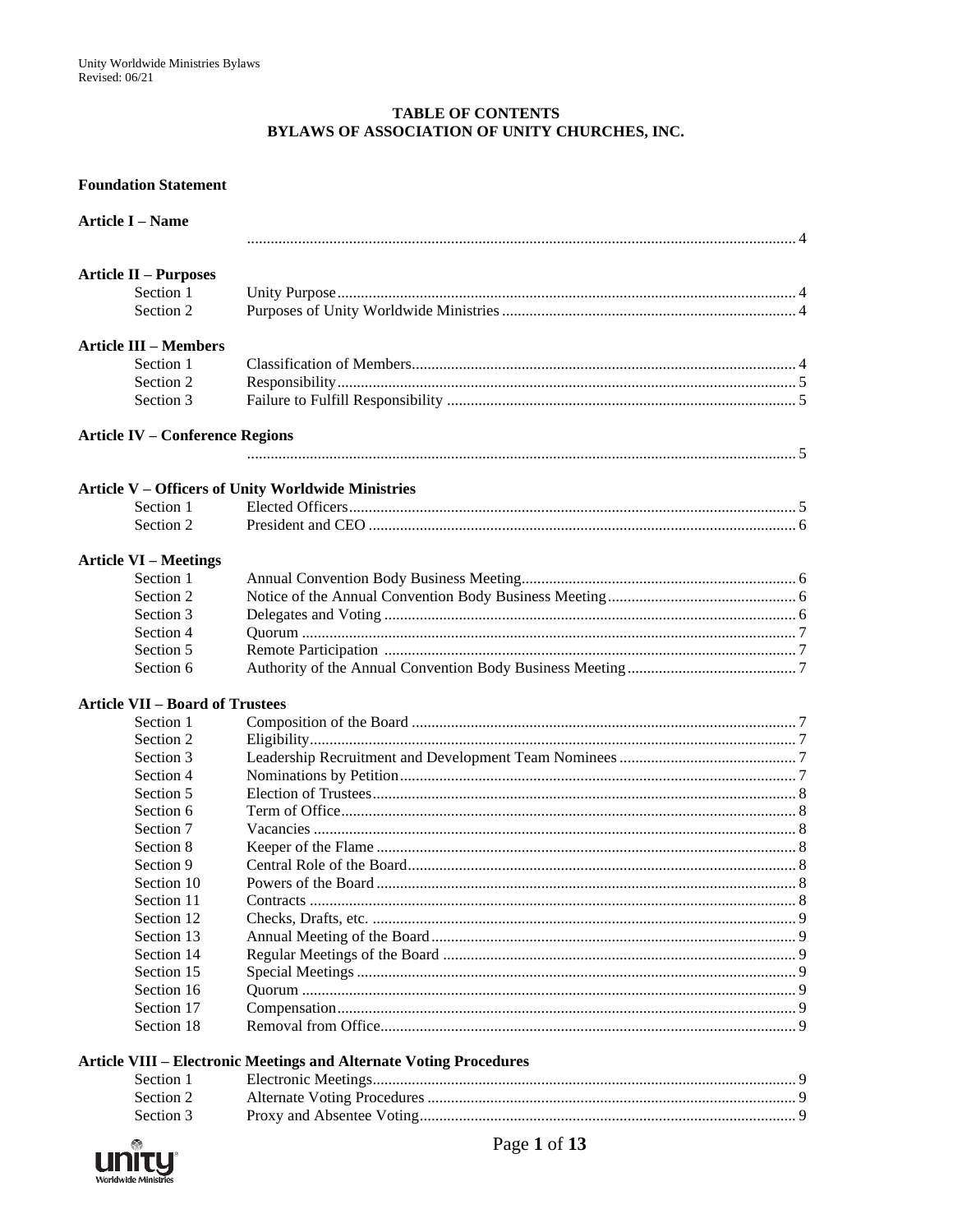#### **Article IX - Emergency Situations**

| <b>Article X - Ministry Teams</b>             |                                                            |
|-----------------------------------------------|------------------------------------------------------------|
| Section 1                                     |                                                            |
| Section 2                                     |                                                            |
| Section 3                                     |                                                            |
| Section 4                                     |                                                            |
| Section 5                                     |                                                            |
| Section 6                                     |                                                            |
| Section 7                                     |                                                            |
| <b>Article XI - Accountability</b>            |                                                            |
| Section 1                                     |                                                            |
| Section 2                                     |                                                            |
| Section 3                                     |                                                            |
|                                               | Article XII - Liability of Trustees, Officers, and Members |
| Section 1                                     |                                                            |
| Section 2                                     |                                                            |
| Section 3                                     |                                                            |
| <b>Article XIII - Parliamentary Authority</b> |                                                            |
|                                               |                                                            |
| <b>Article XIV – Dissolution</b>              |                                                            |
|                                               |                                                            |
| <b>Article XV-Amendments</b>                  |                                                            |
| Section 1                                     |                                                            |
| Section 2                                     |                                                            |
| Section 3                                     |                                                            |

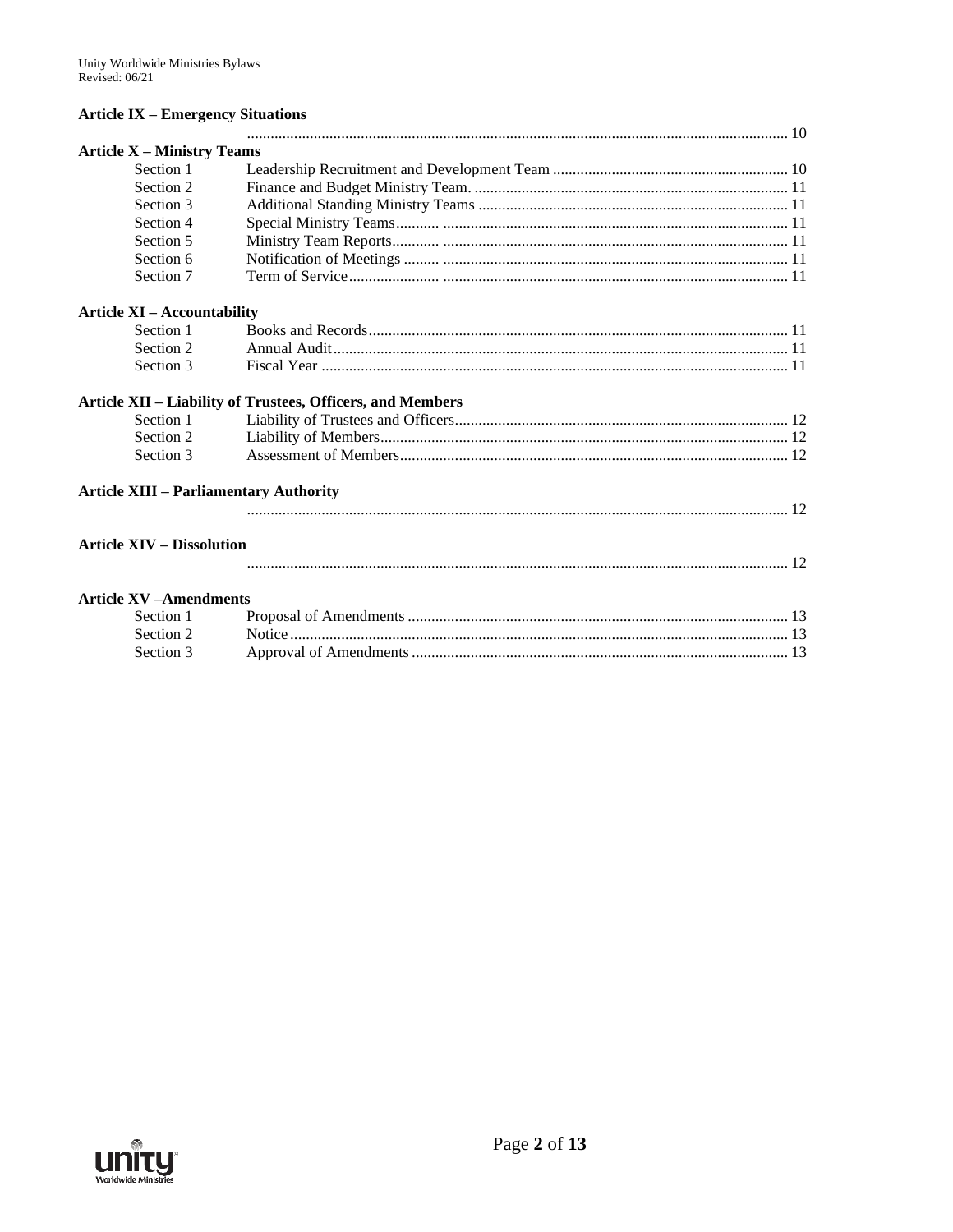# **BYLAWS OF THE ASSOCIATION OF UNITY CHURCHES, INC.**

# **FOUNDATION STATEMENT**

Inspired by the spirit of wisdom and built upon the foundation of the apostles and prophets, Christ Jesus Himself being the chief cornerstone, the many Unity centers, churches, Association of Unity Churches Inc., temples, societies, fellowships, ministries, chaplaincies, and other bodies through which Unity serves the spiritual needs of humankind, hereinafter referred to as Unity ministries of the Unity Movement, have formed the Association of Unity Churches, Inc. The Association, as outlined in its bylaws, is not the end of Unity's program. It is but a unity of substance and effort and a fellowship of ministers and students that is a means toward the end of spreading the Truth. In all church meetings and in the Association conventions we seek to re-consecrate and rededicate ourselves to the Jesus Christ consciousness, and to acknowledge Christ in each of us as our leader and teacher. We have faith that His inspiration gives original, divine, and orderly ideas and a continuity of divine order and guidance in all our affairs. As we recognize and follow the divine within ourselves, all of us shall be raised to His glory.

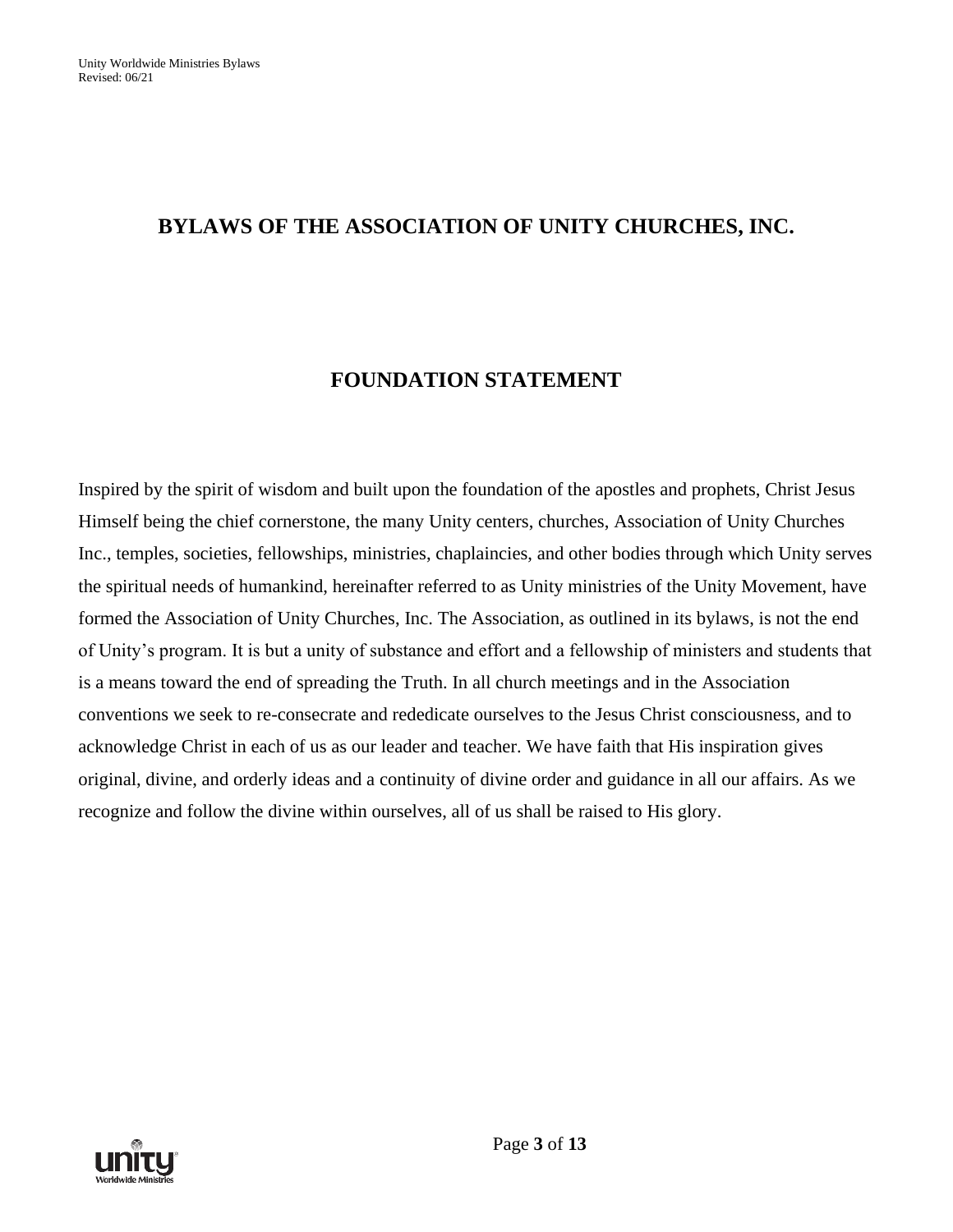#### **BYLAWS OF THE ASSOCIATION OF UNITY CHURCHES, INC.**

### **ARTICLE I - NAME**

The name of the Association shall be Association of Unity Churches, Inc. [DBA and hereafter referred to as Unity Worldwide Ministries – UWM].

#### **ARTICLE II - PURPOSES**

**Section 1. Unity Purpose.** All members of Unity Worldwide Ministries are dedicated to teaching the Truth of Jesus Christ as interpreted in the light of modern-day experience by Unity Worldwide Ministries and Unity World Headquarters at Unity Village, as inspired by the teachings of its co-founders, Charles and Myrtle Fillmore. The Unity Worldwide Ministries and its members shall welcome all people into membership and activities regardless of race, color, gender, age, creed, religion, national origin, ethnicity, physical disability, or sexual orientation. The Unity Worldwide Ministries is dedicated to the coordination, assistance, and strengthening of all members. The Unity Worldwide Ministries and its members will work in cooperation and affiliation with Unity World Headquarters at Unity Village.

**Section 2. Purposes of Unity Worldwide Ministries.** The purposes of Unity Worldwide Ministries shall be to:

- Carry out the purposes contained in the Articles of Incorporation;
- Exercise the powers granted to nonprofit corporations incorporated under the laws of the State of Georgia not inconsistent with the purposes set forth in the Articles of Incorporation;
- Offer assistance and guidance on the spiritual and organizational development of Unity movement in the many nations of the world;
- Formulate policy pertaining to the interrelated activities of Unity ministries—while honoring the autonomy of these ministries;
- Formulate policy pertaining to the conduct of Unity ministers and licensed Unity teachers;
- Formulate policy pertaining to the ordaining or licensing of Unity ministers and the licensing of Unity teachers; and
- Handle all business affairs of Unity Worldwide Ministries.

#### **ARTICLE III - MEMBERS**

**Section 1. Classification of Members.** The Unity Worldwide Ministries shall have the two types of members: ministries and ministers.

**A. Ministries.** The membership of Unity Worldwide Ministries shall include those Unity ministries operating in accordance with the standards outlined in Unity Worldwide Ministries' Policy Manual. The Board of Trustees (hereafter referred to as the board) shall determine what constitutes a ministry eligible for membership. Membership may be requested by any applicant ministry upon filing a written request with Unity Worldwide Ministries. Approval may be granted by the board.

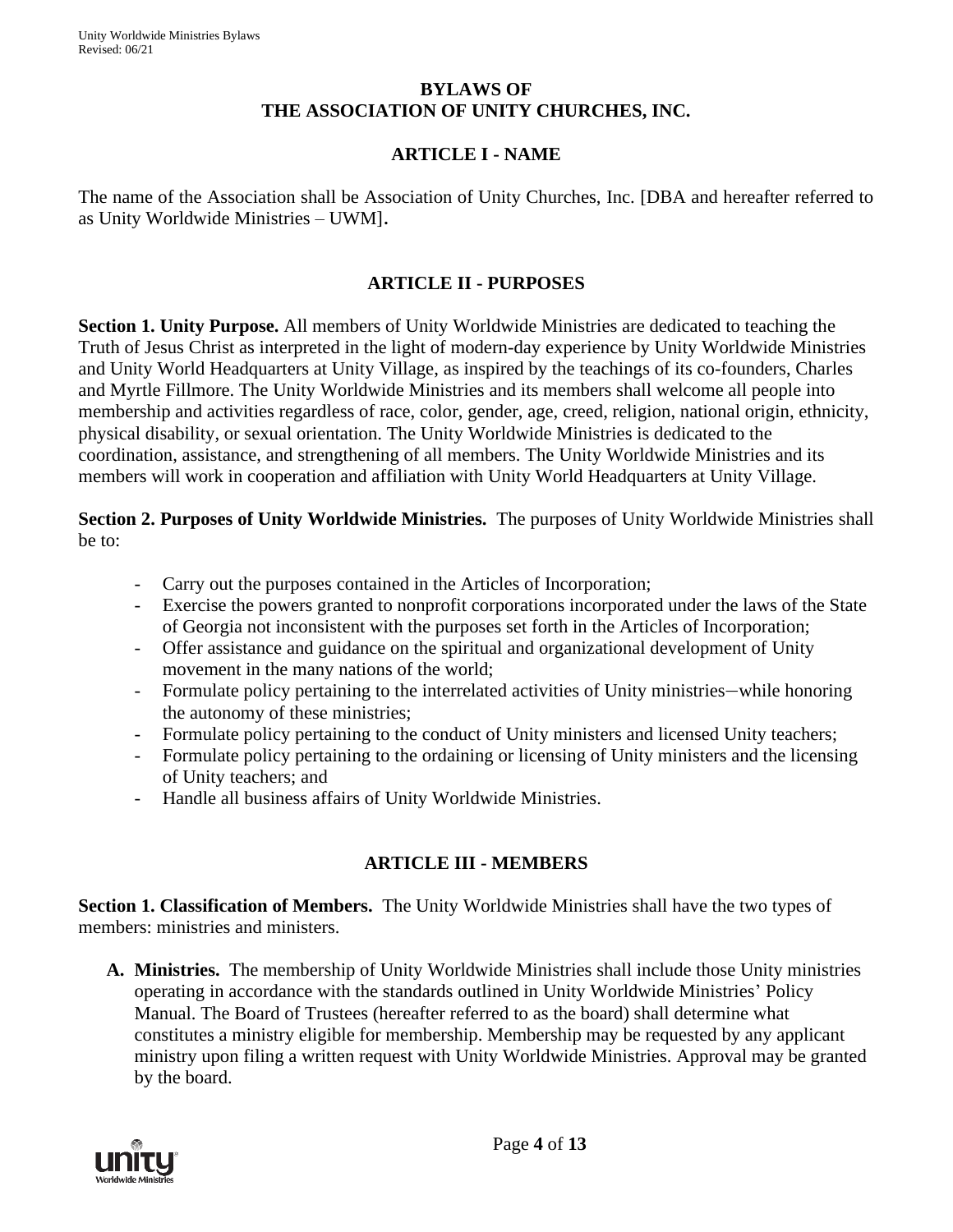**B. Ministers.** The membership of Unity Worldwide Ministries shall also include all licensed or ordained Unity ministers recorded on the official roster of Unity Worldwide Ministries.

**Section 2. Responsibility.** All member**s** of Unity Worldwide Ministries agree to abide by and act in accordance with the Articles of Incorporation and Bylaws of Unity Worldwide Ministries and the rules, regulations, and policies adopted by the board.

**Section 3. Failure to Fulfill Responsibility.** The board shall have the authority to establish policies governing the process for disciplining members who fail to fulfill the responsibilities or requirements for membership or who may in any way fail to maintain the standards of Unity Worldwide Ministries as required by these bylaws and the applicable code of ethics.

## **ARTICLE IV - CONFERENCE REGIONS**

The board may establish such conference regions as it shall deem appropriate, subject to approval by the annual convention body business meeting. Governance of each regional conference shall be established in accordance with articles of incorporation and bylaws created within the region, which shall not be in conflict with the Articles of Incorporation and Bylaws of Unity Worldwide Ministries.

## **ARTICLE V - OFFICERS OF UNITY WORLDWIDE MINISTRIES**

**Section 1. Elected Officers.** The elected officers of Unity Worldwide Ministries shall be a Chair of the Board, a First Vice-Chair of the Board, and a Second Vice-Chair of the Board, a Secretary and a Treasurer, all of whom shall be elected from among the members of the board.

- **A. Election of Officers.** The board shall elect the officers of Unity Worldwide Ministries according to policy established by the board.
- **B. Term of Office of Elected Officers.** Elected officers shall assume office at the close of the annual convention and shall serve until the close of the next annual convention or until their successors assume office. Officers may serve no more than three one-year terms in any one office.
- **C. Vacancies in Elective Office.** Whenever there is a vacancy in the office of Chair of the Board, the First Vice-Chair shall succeed to that office. Whenever there is a vacancy in the office of First Vice-Chair, the Second Vice-Chair shall succeed to that office. In the event of a vacancy in the office of Second Vice-Chair, the board shall elect a person to fill the vacancy for the remainder of the term. The election shall be conducted according to policy established by the board.
- **D. Duties of Elected Officers.** All officers shall fulfill the duties outlined in these bylaws, the parliamentary authority, and such other duties as may be assigned by the board.
	- **1. Chair of the Board.** The Chair shall prepare agendas for the annual convention body business meeting and meetings of the board with the assistance of staff; preside at the annual convention body business meeting and meetings of the board; appoint the members of all ministry teams other than the Leadership Recruitment and Development Team and the Standards Ministry Team.

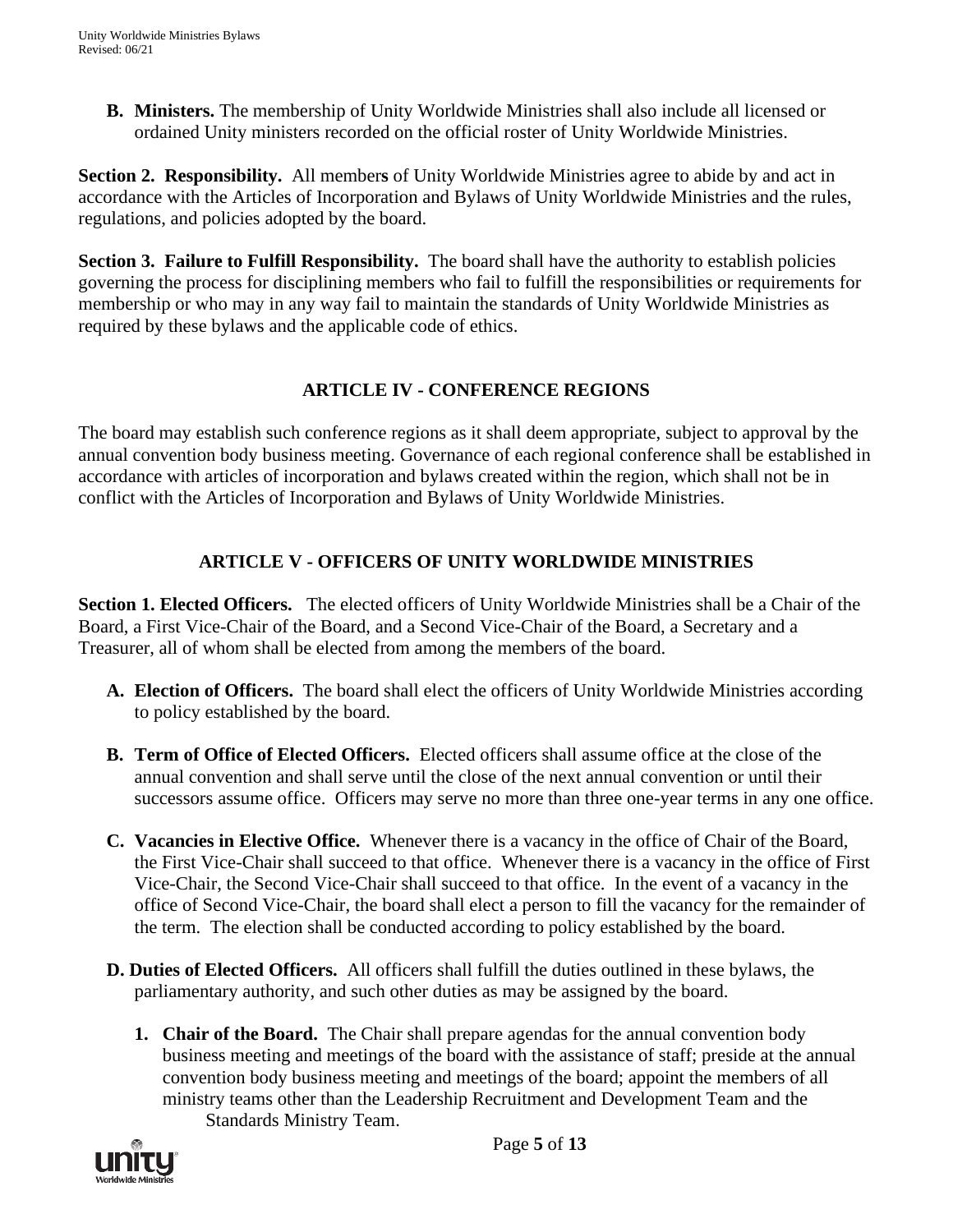- **2. First Vice-Chair of the Board.** The First Vice-Chair shall assist the Chair in the performance of that officer's duties; preside at the annual convention body business meeting and meetings of the board in the absence of the Chair; assume the duties of Chair in the absence or inability of the Chair to perform that officer's duties; and perform such other duties as may be assigned by the Chair.
- **3. Second Vice-Chair of the Board.** The Second Vice-Chair shall assist the Chair of the board in the performance of that officer's duties; preside at the annual convention body business meeting and meetings of the board in the absence of the Chair and the First Vice-Chair; assume the duties of First Vice-Chair in the absence or inability of the First Vice-Chair to perform that officer's duties; and perform such other duties as may be assigned by the Chair.
- **4. Secretary.** The Secretary shall keep or cause to be kept the minutes of all business meetings of Unity Worldwide Ministries and of the meetings of the board; and shall assure that all notices are duly given in accordance with the provisions of the bylaws.
- **5. Treasurer.** The Treasurer shall oversee all financial matters of Unity Worldwide Ministries and shall, without limitation: assure that all funds of Unity Worldwide Ministries are deposited in such banks, trust companies, or other depositories as shall be authorized by the board; assure that all monies authorized by the board are paid; assure that proper records are kept of all financial transactions; submit monthly financial reports to all regular meetings of the board; submit the annual audited financial report for the previous fiscal year to the annual convention body business meeting for approval; recommend to the board the selection of qualified persons to account for all funds received; assure and report on the annual audit; and chair the Finance & Budget Ministry Team.
- **6.** Neither the Treasurer nor Secretary may serve simultaneously as the Chair or First Vice-Chair of the Board.

**Section 2. President and CEO.** The board shall appoint the President and CEO, who shall hold office at the pleasure of the board. The President and CEO shall perform all duties pertinent to the office of the President and Chief Executive Officer, shall be the chief of staff, and shall perform such other duties as assigned by the board.

## **ARTICLE VI - MEETINGS**

**Section 1. Annual Convention Body Business Meeting.** The Unity Worldwide Ministries will hold an annual convention body business meeting during the annual convention. The date, time, and place shall be set each year by the board.

**Section 2. Notice of the Annual Convention Body Business Meeting.** Notice of the annual convention body business meeting will be mailed to all members of Unity Worldwide Ministries at least thirty (30) days prior to the date of the meeting.

**Section 3. Delegates and Voting.** The delegates to the annual convention body business meeting shall include each minister member; a maximum of four (4) voting laypersons from each traditional member ministry; and a maximum of two (2) voting lay persons from each eligible alternative ministry. Each

delegate to the annual convention body business meeting, when certified by the

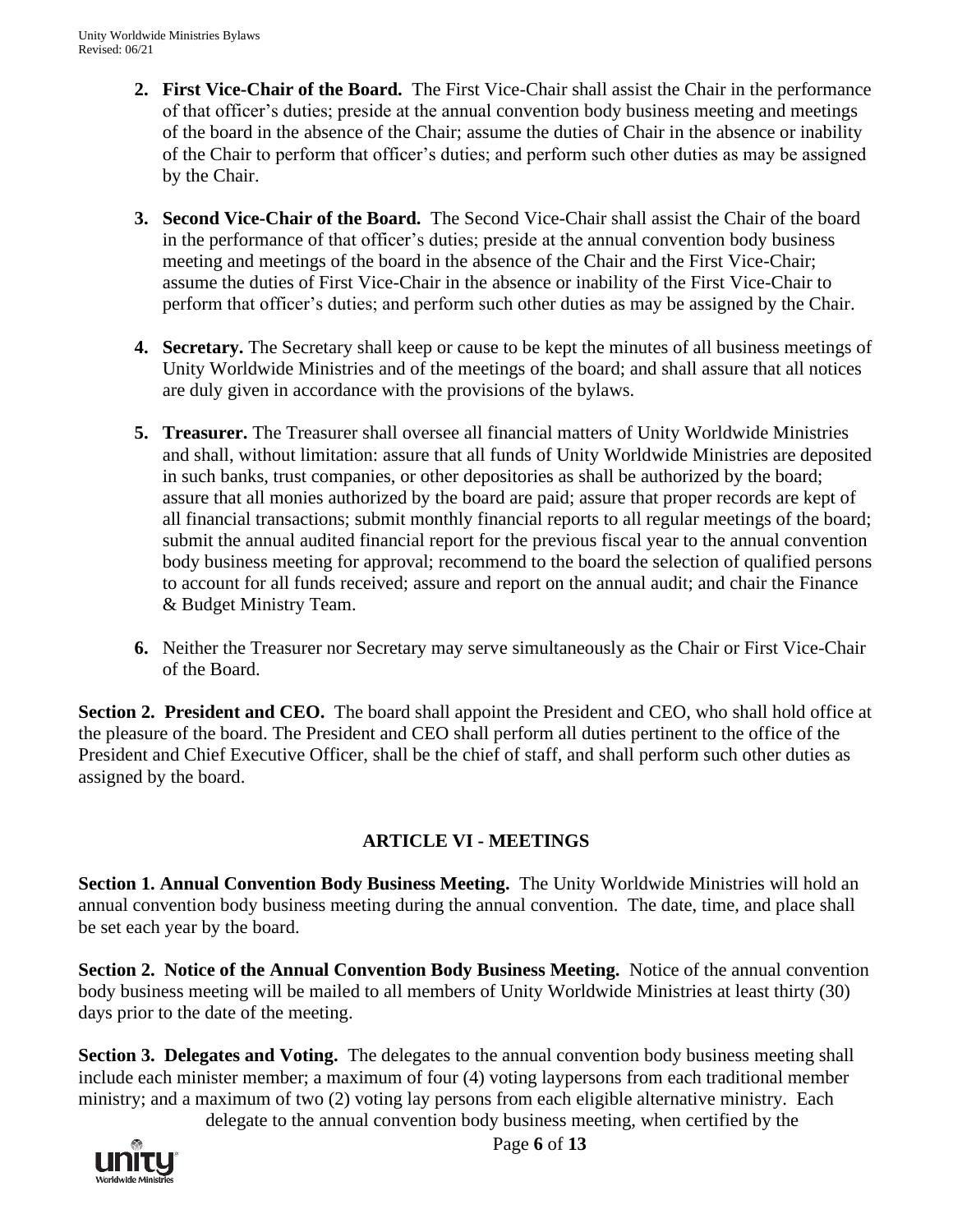Unity Worldwide Ministries Bylaws Revised: 06/21

credentials committee shall be eligible to cast one vote on any question before the meeting when present. Both proxy and absentee voting are specifically prohibited.

**Section 4. Quorum.** The quorum for the annual convention body business meeting shall be those delegates present both physically and remotely at the business meeting.

**Section 5. Remote Participation.** Delegates to the annual convention business meeting who are not physically present may participate, including debating and voting, in the meeting's proceedings through a remote system established by UWM providing at a minimum simultaneous aural communication and in accordance with procedures for remote participation in the convention standing rules.

**Section 6. Authority of the Annual Convention Body Business Meeting.** The annual convention body business meeting shall have the authority to elect members to the board as required; elect members to the Leadership Recruitment and Development Team as required; adopt amendments to the bylaws; adopt an annual budget; audit and approve an annual audit report; receive reports from officers, the board, and ministry teams; override any action of the board by a three-fourths (3/4) vote; remove any member of the board by a three-fourths (3/4) vote; adopt resolutions; and express views regarding the activities, programs, and policies of Unity Worldwide Ministries, which shall serve as guidance to the board.

## **ARTICLE VII - BOARD OF TRUSTEES**

**Section 1. Composition of the Board.** The board shall consist of twelve (12) trustees, eight (8) of which shall be elected by the annual convention body business meeting and four (4) of which shall be elected by the board.

**Section 2. Eligibility.** To be eligible for election as a trustee a person must be a licensed or ordained Unity minister recorded on the official roster of Unity Worldwide Ministries or an active participant in a Unity member ministry.

**Section 3. Leadership Recruitment and Development Team Nominees.** Nominations for trustees shall be made by the Leadership Recruitment and Development Team (LRDT). The LRDT shall seek to find the best-qualified persons to fulfill the needs of Unity Worldwide Ministries. In making nominations, the LRDT shall consider the needs of the board and the qualifications of all candidates proposed by members of Unity Worldwide Ministries and the members of the LRDT.

Names submitted to the LRDT shall be accompanied by a statement of qualifications and received no later than the deadline established by the LRDT. The LRDT shall select its nominees no later than February 15.

**Section 4. Nominations by Petition.** The names of all persons nominated for election as a trustee by the LRDT shall be sent to all members of Unity Worldwide Ministries by March 30 each year. Thereafter nominations may also be made by petition signed by at least ten (10) members of Unity Worldwide Ministries and submitted to Unity Worldwide Ministries' headquarters no later than April 30 prior to the convening of the annual convention body business meeting. Petitions must include a statement of the nominee's qualifications for membership on the board. No nominations shall thereafter be in order from the floor.

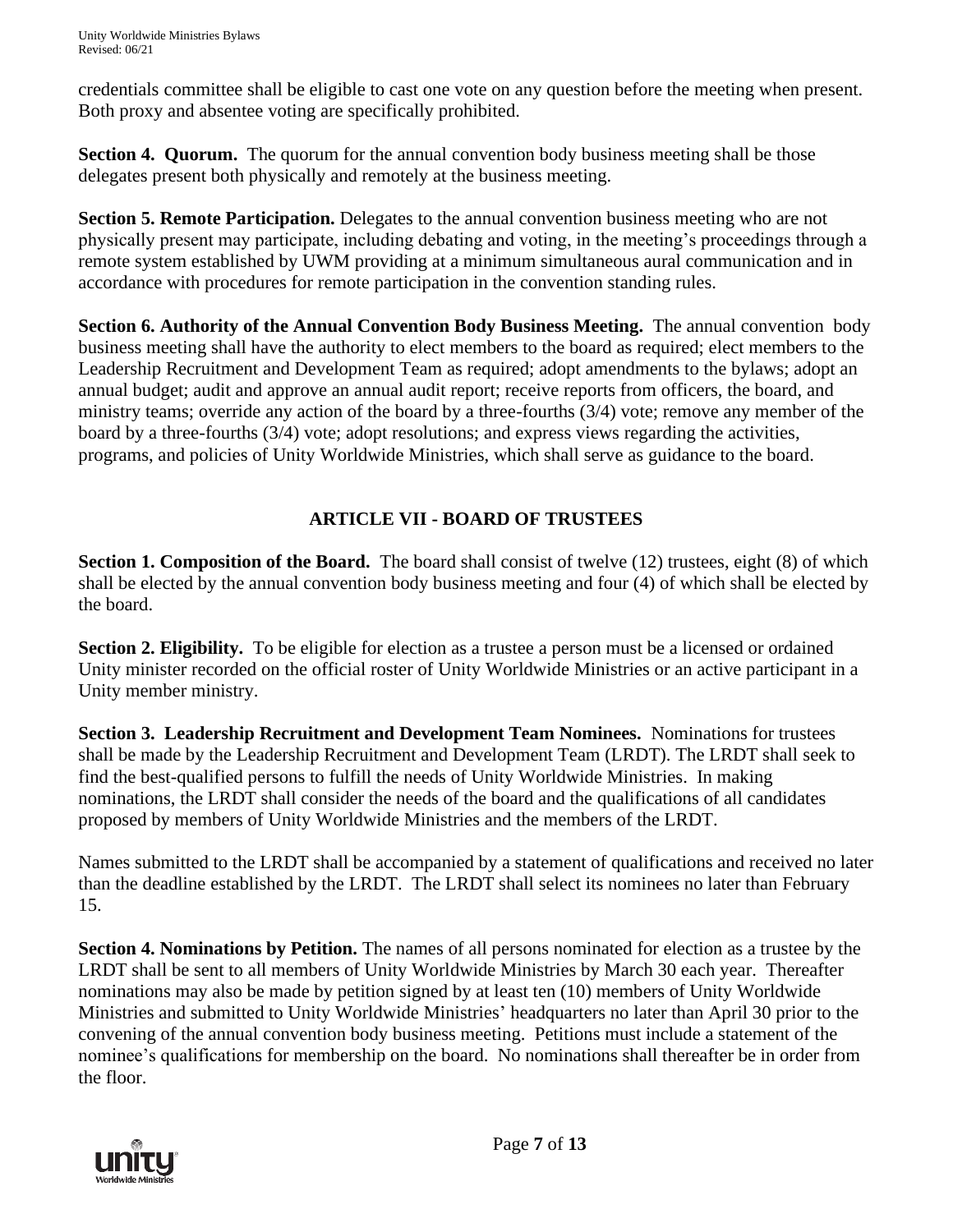**Section 5**. **Election of Trustees.** Two trustees shall be elected each year by ballot by the annual convention body business meeting with a plurality being sufficient for election. One additional trustee shall be elected each year by the board.

Section 6. Term of Office. Trustees shall serve a term of four years or until their successors are elected and may not serve more than two terms consecutively. After a one year absence from the board, a person is eligible for reelection.

**Section 7. Vacancies.** Vacancies in the membership of the board may be filled on an interim basis by the board until the next annual convention body business meeting or the next annual meeting of the board. These vacancies shall then be filled for the remainder of the term by the same body that originally elected the position.Serving more than half of the unexpired term of another trustee shall constitute a full term of office.

**Section 8. Keeper of the Flame.** The board shall annually elect a Keeper of the Flame who shall attend all board meetings. The Keeper of the Flame shall be an advisor and spiritual mentor to the board and shall have voice but not vote in the deliberations of the board, and shall not be counted in the quorum. There shall be no limit to the number of terms a person may serve as the Keeper of the Flame.

**Section 9. Central Role of the Board.** The central role of the board shall be to cast a vision for the future of Unity Worldwide Ministries. This shall include giving leadership to Unity Worldwide Ministries' business plans, fundraising, promoting expansion of Unity Worldwide Ministries, assuring accountability within Unity Worldwide Ministries, communicating with members of Unity Worldwide Ministries, and evaluating itself and the President and CEO.

**Section 10. Powers of the Board.** All of the affairs of Unity Worldwide Ministries shall be governed by the board. All of the corporate powers of Unity Worldwide Ministries shall be vested in the board, subject to a vote to override such actions by the annual convention body business meeting. The board shall also have the power to:

- Appoint and remove the President and CEO, prescribe the duties, and fix the compensation for this position;
- Make policy consistent with the ideals and principles of Unity, the Articles of Incorporation, and these bylaws for the spiritual as well as the business guidance of the officers of Unity Worldwide Ministries;
- Approve or disapprove all applications for membership in Unity Worldwide Ministries subject to the right of denied applicants to appeal to the next annual convention body business meeting;
- Confer ordination or licensing;
- Manage and administer the property of Unity Worldwide Ministries, both real and personal;
- Determine the business needs of Unity Worldwide Ministries and authorize payment of funds for those purposes;
- Amend the budget as required by the needs of Unity Worldwide Ministries; and
- Create ministry teams and task teams as needed.

**Section 11. Contracts.** The board may authorize any officer or agent of Unity Worldwide Ministries to enter into contracts or execute and deliver instruments in the name of and on behalf of Unity Worldwide Ministries. Such authority may be general or confined to specific activities, except that no officer or agent of Unity Worldwide Ministries may incur indebtedness in excess of the budgetary allowance for a specific activity without first obtaining written approval of the board.



Page **8** of **13**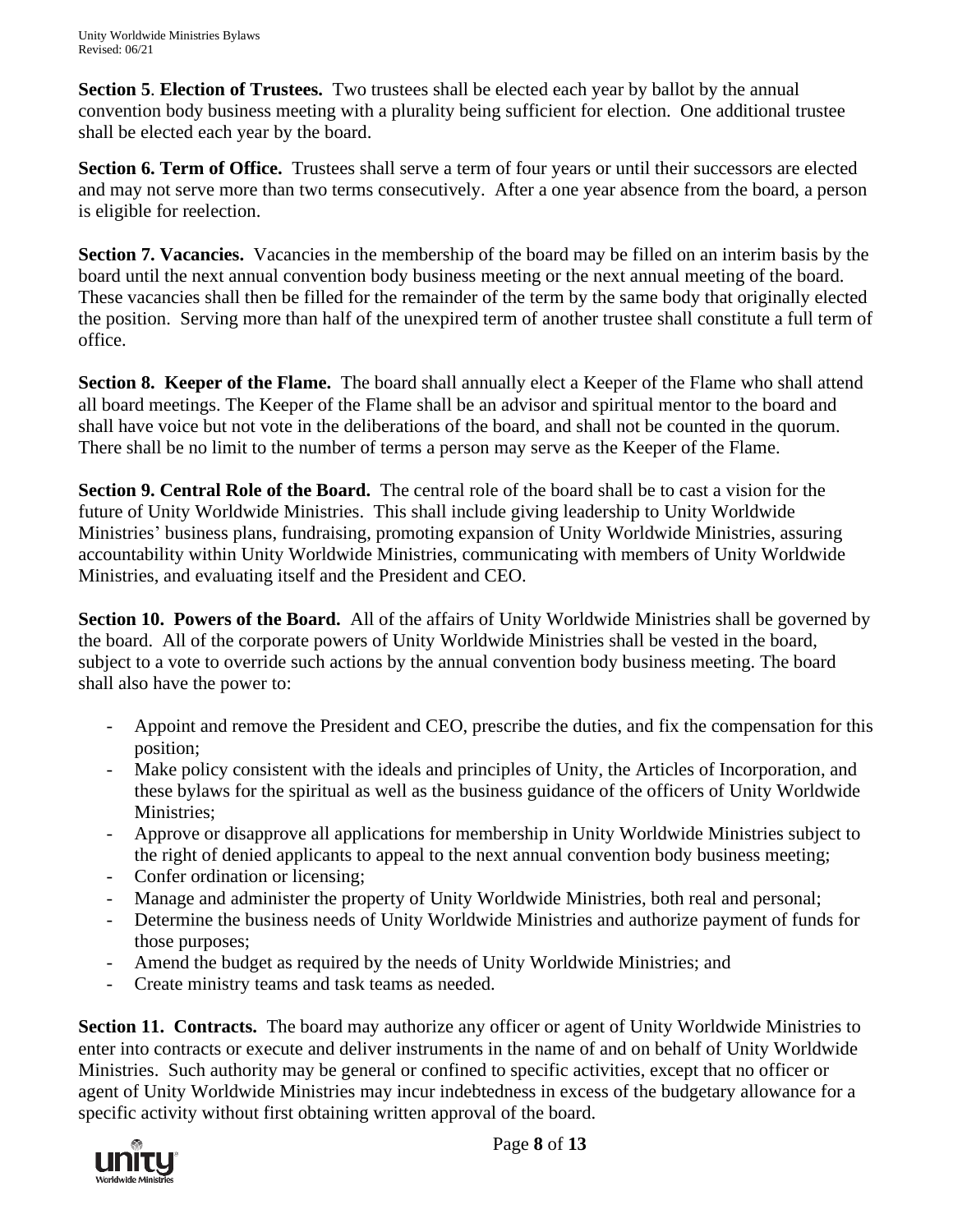**Section 12. Checks, Drafts, etc.** All checks, drafts, or other orders for the payment of funds, notes or other evidences of indebtedness, issued in the name of Unity Worldwide Ministries shall be signed by such officers or agents and in such manner as shall be determined by the board.

**Section 13. Annual Meeting of the Board.** The annual meeting of the board shall be held at the same place and immediately following the annual convention body business meeting. Such meeting shall be held without other notice than this bylaw provision.

**Section 14. Regular Meetings of the Board.** The board may also establish the time and place for its regular meetings without other notice than the action of the board.

**Section 15. Special Meetings.** Special meetings of the board may be called by the Chair or by any three (3) trustees by petition to the Chair. Notice requirements shall be specified in the policies of the board. Any trustee may waive notice of any special meeting. The business to be transacted and the purpose of any special meeting of the board must be specified in the notice of the meeting.

**Section 16. Quorum.** A majority of the trustees shall constitute a quorum for the transaction of business at any regular or special meeting of the board. If a quorum is not present at a meeting, a majority of the trustees present may adjourn the meeting to a later time without further notice to the members of the board.

**Section 17. Compensation.** Trustees shall serve without compensation. If a trustee is selected for a fullor part-time salaried position as an employee of Unity Worldwide Ministries, the trustee must resign from the board before accepting the position.

**Section 18. Removal from Office.** Trustees may be removed from the board by a three-fourths (3/4) vote of the entire membership of the board or by a three-fourths (3/4) vote of those delegates present and voting at the annual convention body business meeting.

#### **ARTICLE VIII - ELECTRONIC MEETINGS AND ALTERNATE VOTING PROCEDURES**

**Section 1. Electronic Meetings.** The board and all ministry teams are authorized to meet by telephone conference or through other electronic communications media so long as all the participating members can interact simultaneously. Notice of such meetings shall be given to all members of the board or ministry team concerned.

**Section 2. Alternate Voting Procedures.** The board is authorized to make decisions by mail or electronic transmission ballots provided that the results of these votes are recorded in the minutes of the next regular meeting. Such action shall require a majority of the entire membership of the board, except in the case of filling vacancies which shall require a two-thirds (2/3) vote of the entire membership of the board.

**Section 3. Proxy and Absentee Voting.** Both proxy and absentee voting are specifically prohibited.

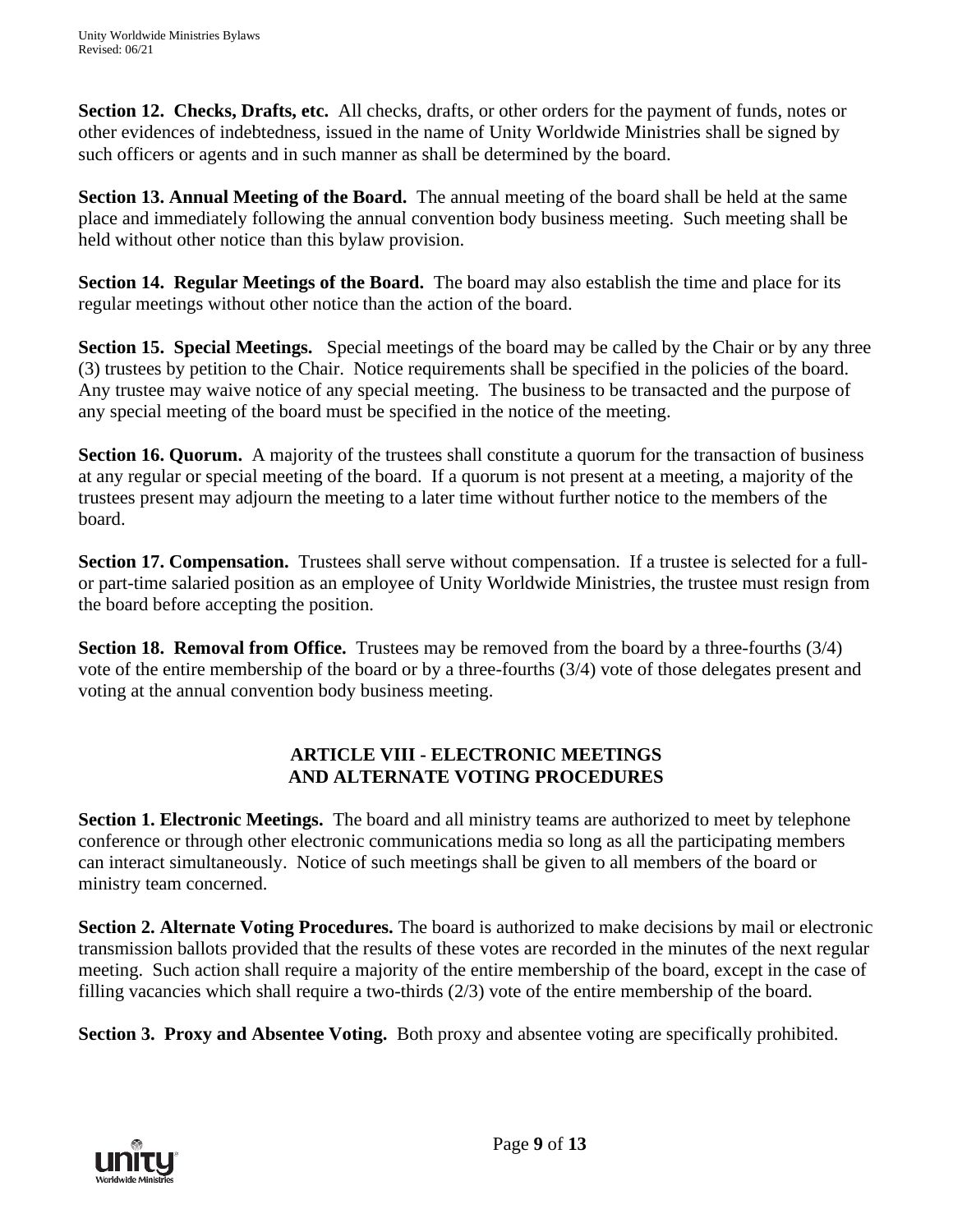#### **ARTICLE IX – EMERGENCY SITUATIONS**

In the case of a national emergency declared by the President of the United States, a State Emergency declared by the governor, or a local emergency as determined by a two-thirds (2/3rds) vote of trustees present and voting, the Board of Trustees shall have full power to adjust budgets and cancel/postpone events or reschedule them as electronic meetings. During the duration of the emergency, the Board of Trustees may take any other emergency actions deemed helpful and necessary for the welfare of UWM.

## **ARTICLE X - MINISTRY TEAMS**

**Section 1. Leadership Recruitment and Development Team.** There shall be a Leadership Recruitment and Development Team (LRDT) consisting of eight (8) persons with the President and CEO serving as an advisor to the team.

- **A. Members.** The members of the LRDT shall include two past members of the board, two licensed Unity teachers, two ordained Unity ministers, and one lay person and one member at large. No two members of the LRDT may be active in the same Unity ministry and no member of the LRDT shall be an employee of Unity Worldwide Ministries or of Unity World Headquarters at Unity Village. Members of the LRDT are not barred from themselves becoming nominees for the board.
- **B. Selection.** All LRDT members from each of the categories listed above shall be elected by the Convention Body at the annual convention body business meeting. At least two nominations shall be made by the LRDT for each position to be filled by the Convention Body. Nominations shall be in order from the floor and a plurality shall be sufficient for election.
- **C. Term of Office.** LRDT members shall serve a term of four years or until their successors are elected and may not serve more than two terms consecutively. After a one year absence from the LRDT, a person is eligible for reelection.
- **D. Vacancies.** Vacancies in the membership of the LRDT shall be filled by the board for the remainder of the unexpired term. Serving more than half of the unexpired term of another member shall constitute a full term of office.
- **E. Qualifications.** The membership of the LRDT should be broadly representative of the Unity Movement. Members of the LRDT should be selected from diverse backgrounds with consideration to gender and cultural differences. No member of the board shall be eligible to serve as a member of the LRDT. To be eligible for election as a member of the LRDT, a person must be:
	- A licensed or ordained Unity minister or Licensed Unity Teacher with five (5) years of field service or a lay person active in a Unity ministry for at least five (5) years. If no candidate with five (5) years experience is available then candidates with a minimum of three (3) year's experience may be considered; although five (5) years or more are strongly preferred. The board may approve the candidates with less than five (5) year's experience if in the best interest of Unity movement;
	- A regular financial supporter of Unity Worldwide Ministries or of a participating member ministry that is financially supportive of Unity Worldwide Ministries;
		- One with demonstrated ability to support Unity principles;



Page **10** of **13**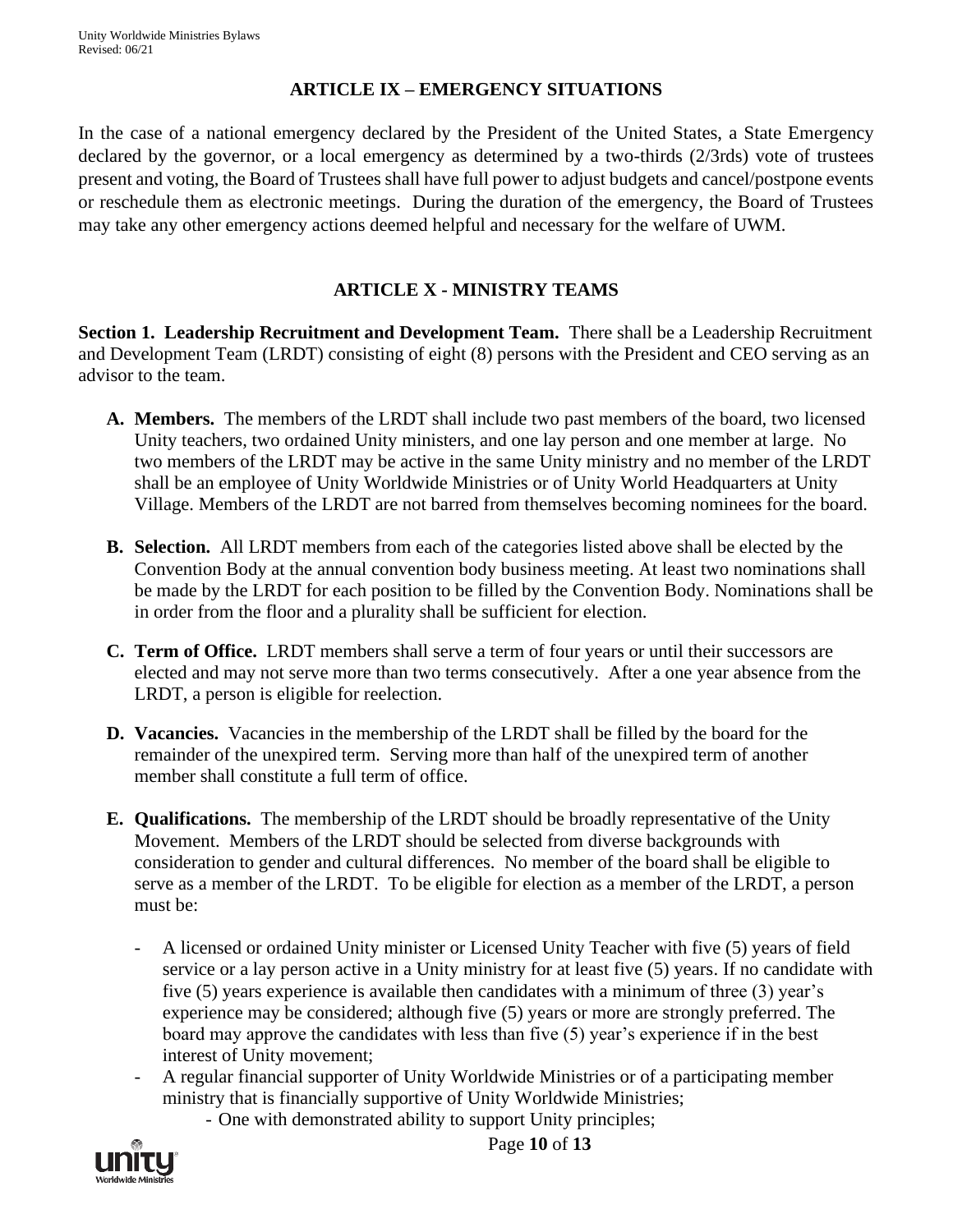- One who supports the policies, bylaws, and ethical codes of Unity Worldwide Ministries; and
- One who has the available time, freedom, willingness, and financial resources to attend the meetings of the LRDT.
- **F. Duties and Responsibilities.** The LRDT shall envision the ideal board and characteristics of an ideal board and shall select annually a slate of nominees for open positions on the board and for open positions on the LRDT using procedures provided for in the policies of the board.

**Section 2. Finance and Budget Ministry Team.** The chair of the board shall appoint a Finance and Budget Ministry Team which shall prepare an annual budget to be submitted to the board for approval and then presented to the annual convention body business meeting for approval.

**Section 3. Additional Standing Ministry Teams.** Additional standing ministry teams may be created by the board. A list of all standing ministry teams and their statements of purpose shall be published in the policy manual of Unity Worldwide Ministries and be made available to the membership annually.

**Section 4. Special Ministry Teams.** The annual convention body business meeting, the board, or the Chair of the board may create any special ministry teams which may have such powers as shall be specified in the action creating the team.

**Section 5. Ministry Team Reports.** All ministry team reports shall be made available to any member of Unity Worldwide Ministries upon request.

**Section 6. Notification of Meetings.** All ministry team members shall be notified of the date, time, and place of any meetings of the team on which they serve.

**Section 7. Term of Service.** The board shall establish policy to govern the term of service of ministry team members other than the LRDT.

# **ARTICLE XI - ACCOUNTABILITY**

**Section 1. Books and Records.** The Unity Worldwide Ministries shall keep correct and complete books and records of accounts and shall also keep minutes of the proceedings of the annual convention body business meetings and the board. It shall keep records at the offices of Unity Worldwide Ministries giving the names and addresses of the members of Unity Worldwide Ministries. All books and records of Unity Worldwide Ministries may be inspected by members of Unity Worldwide Ministries, or their agents or attorneys, for any proper purpose after obtaining written approval of the board.

**Section 2. Annual Audit.** An annual audit of all the finances of Unity Worldwide Ministries shall be made by an impartial certified public accountant immediately following the closing of the books at the end of each fiscal year. A copy of this audit shall be provided to all members of the board and made available to any member of Unity Worldwide Ministries upon request. The annual audit shall be presented for approval by the annual convention body business meeting.

**Section 3. Calendar Year.** The fiscal year of Unity Worldwide Ministries shall begin on the first day of January of each year and end on the thirty-first day of December.



Page **11** of **13**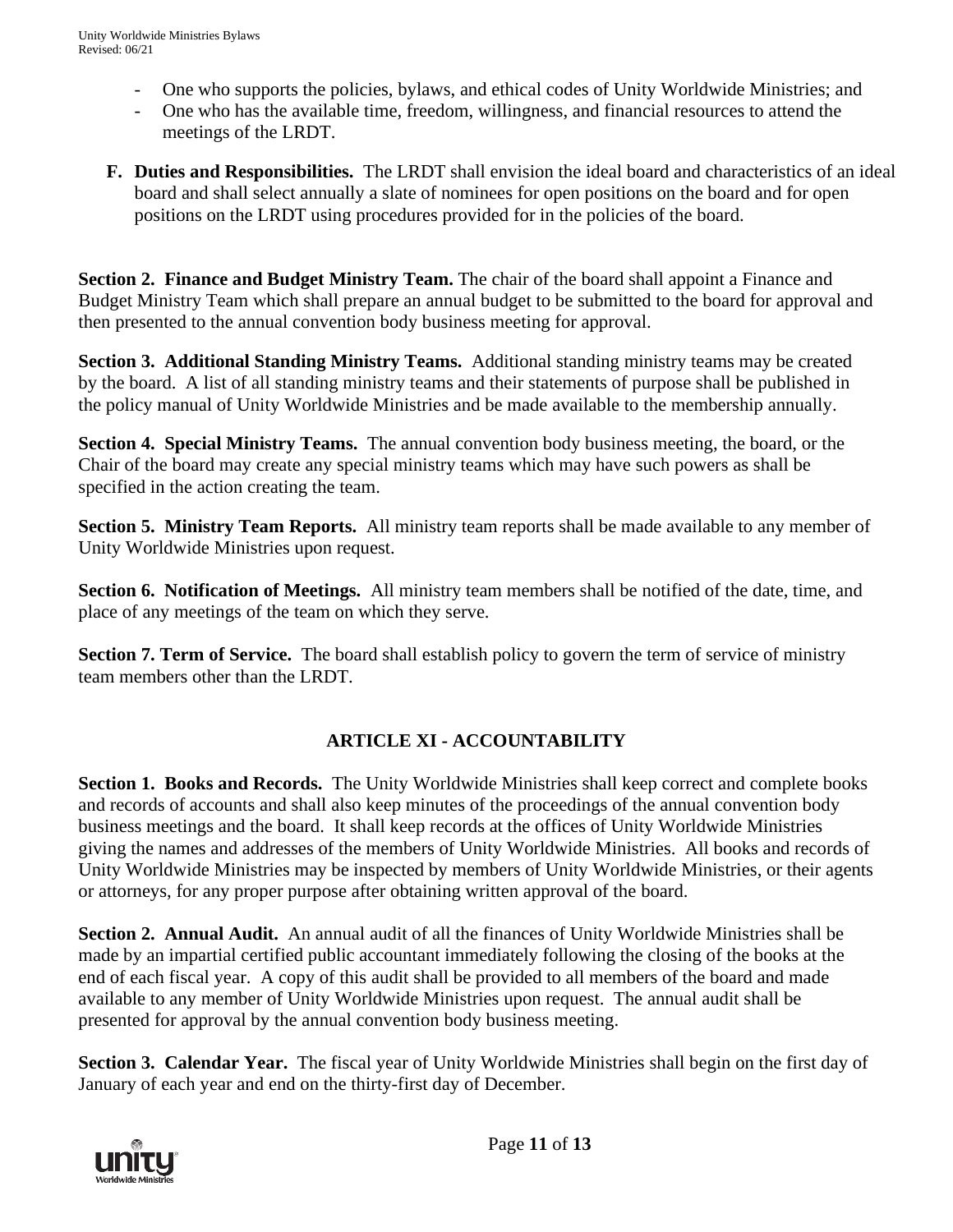## **ARTICLE XII - LIABILITY OF TRUSTEES, OFFICERS, AND MEMBERS**

**Section 1. Liability of Trustees and Officers.** No trustee or officer of Unity Worldwide Ministries shall have any liability whatsoever to any person in connection with their conduct of the affairs of Unity Worldwide Ministries, or the management, investment, or disbursement of the corporate funds, unless they be guilty of actual fraud or so grossly negligent as amounts to fraud.

**Section 2. Liability of Members.** The members of Unity Worldwide Ministries shall bear no legal liability for any of the business activities, conduct, or operations of Unity Worldwide Ministries. Unity Worldwide Ministries shall in no way intrude upon the internal affairs of a member ministry, except upon request of its minister or its board of trustees, or as provided in the bylaws of the member ministry.

**Section 3. Assessment of Members.** Unity Worldwide Ministries shall have no authority to attach monies, properties, or physical assets, or to tax or cause to be taxed, assess or cause to be assessed, any member of Unity Worldwide Ministries in any way. Members of Unity Worldwide Ministries are encouraged to recognize their responsibility to support Unity Worldwide Ministries by their freewill love offerings and tithes.

#### **ARTICLE XIII - PARLIAMENTARY AUTHORITY**

The rules contained in the current edition of *Robert's Rules of Order Newly Revised* shall govern the proceedings of Unity Worldwide Ministries in all cases to which they are applicable and in which they are not inconsistent with the Articles of Incorporation of Unity Worldwide Ministries, these bylaws, any special rules of order that Unity Worldwide Ministries may adopt, and any statutes applicable to this organization that do not authorize the provisions of these bylaws to take precedence. The parliamentary authority of Unity Worldwide Ministries shall be adopted by each regional conference and member ministry.

#### **ARTICLE XIV - DISSOLUTION**

In the event of the dissolution of this Unity Worldwide Ministries, to the extent allowed under applicable law, after all debts and liabilities of Unity Worldwide Ministries have been paid, all the assets of Unity Worldwide Ministries shall be distributed to, or its assets shall be sold and the proceeds distributed to, one or more corporations, funds, or foundations organized and operating exclusively for religious, charitable, scientific, literary, or educational purposes, which shall be selected by the board of trustees of Unity Worldwide Ministries; provided, however, that any such recipient organization or organizations shall at that time qualify as exempt from taxation under the provisions of section 501(a) of the Internal Revenue Code of 1986, as an organization described in section 501(c)(3) of the Internal Revenue Code of 1986, or the corresponding provisions of any subsequent law. In the event that upon the dissolution of Unity Worldwide Ministries the board of directors of the Unity Worldwide Ministries shall fail to act in the manner herein provided within a reasonable time, a court of competent jurisdiction in the county in which the principal office of Unity Worldwide Ministries is located shall make such distribution as herein provided upon the application of one or more persons having a real interest in the Corporation or its assets.



Page **12** of **13**